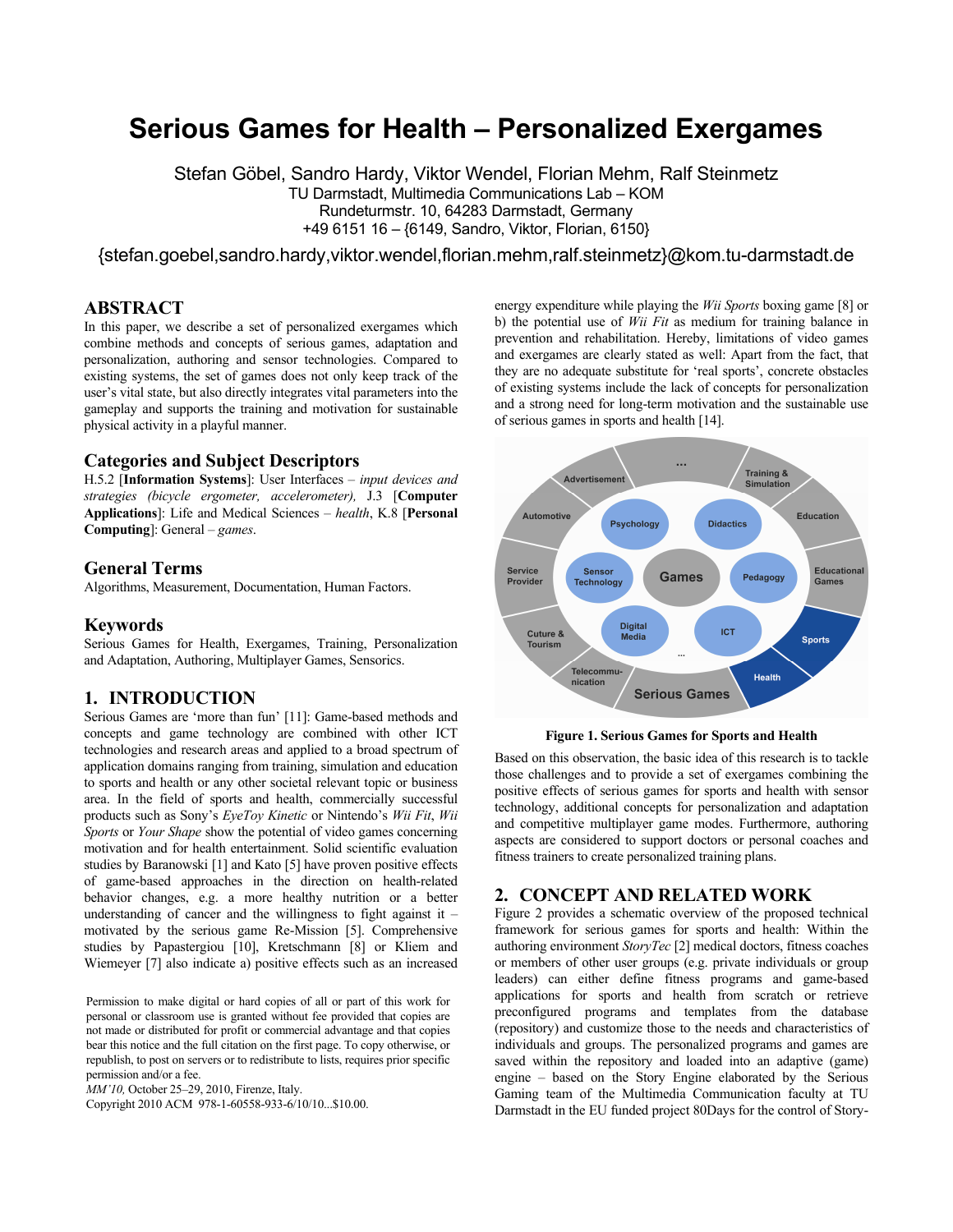based digital educational games [3]. The adaptive engine serves as control unit for the overall framework, being responsible for processing sensor data (vital parameters) retrieved by different devices and controlling the different player components as game interfaces to the users as well. Additional components of the framework include a portal being implemented as an information and communication platform, both for individuals and groups.



**Figure 2. Serious Games for Sports and Health – Framework** 

#### **2.1 Input Devices and Sensors**

Recently, exergames have become very popular. However, the idea of combining physical movement (and its recognition via computer vision or other sensor technology) is not entirely new: In 1982, the *Atari Puffer1* was developed – but not launched – as the first exergame using an ergometer to control games on Atari's 2600 console. Nowadays, the trend of commercial exergaming systems [12] is not only to use game consoles as motivational instrument to enforce workout, but also to combine it with vital parameters. A current prominent example for that represents *EA Sports Active* which aims not only to recognize activities via accelerometers and to measure the heart rate and pulse for health-care purposes (telemonitoring, documentation and analysis of workout data), but also to improve the training and results of exergaming in general. A major drawback is that the personalized workout data and the vital parameters are not considered within the gameplay of the exergaming applications. For this purpose, the adaptive engine retrieves and processes the vital parameters of the users and directly influences the gameplay. As devices for the first set of exergame applications, we are using Daum's ergometer *8008 TRS 3* plus further equipment (e.g. an ear clip) to measure the speed, RPM, pedal resistance, watt and heart rate of a user as well as Sun's *Java SunSpots* to recognize activities and movements. We have selected those products since both offer open programming interfaces and the ergometer supports bi-directional connection between the bike and the computer.

## **2.2 Personalization and Adaptation**

 $\overline{a}$ 

The overall aim of our approach is to provide a personalized and adaptive environment which considers both static information – e.g. training plans, application logic or other content such as user/player models (authored by doctors, fitness coaches etc.) – and dynamically created information during play such as vital parameters and potentially changing player behavior. The data is brought together within the adaptive engine as control unit of the

overall framework which decides how a (Story based) exergame continues at a specific moment during play. For that, the different training and exercise modules are structured into game levels and situations within the authoring environment *StoryTec* (see below) and are annotated according to the appropriateness of individual player types (and corresponding characteristics, e.g. the vital status). Then, during play, the player behavior and the vital status are measured via sensor technology and compared to the authored training plans. At this stage the major difference compared to other existing solutions is that the vital parameters etc. are not only documented, but directly influence the gameplay. Further, we make use of the backchannel to the ergometer and – for instance in the distinct case that a user/player is stressed too much or the pulse is too high for a longer time – change (decrease) the pedal resistance of the ergometer.

#### **2.3 Multiplayer Games – Competition**

With respect to long-term motivation, apart from methods and concepts for personalization and adaptation, multiplayer games can provide additional stimulation compared to single player games. It is important not only to provide an innovative, playful and challenging sports application which arouses the players' interest, but to provide a sustained motivation to keep them playing. Whereas single player games might loose their attraction after being played several times, the competitive aspects in multiplayer games can provide an ongoing and recurrent motivation for the users. For instance, it is not only possible to monitor the own fitness status and progress, but also to compete with others in a racing game or sport tournaments. Leaderboards and leagues represent another way for motivation through competition, as information about one's performance inside a group/league and a comparison to friends or colleagues is an important motivational factor. Nevertheless, the motivational aspect that comes with a human opponent resp. teammate is considered only in a few exergames like *PingPongPlus* [4]. The desire to be the best and to win is a key element of every sports game, be it 1 on 1 (e.g. tennis) or a team game (e.g. soccer). Hereby, competition is 'a major factor in the explanation of video game enjoyment' as shown by Vorderer et al. [13]. Furthermore, as a game against a human opponent always plays out differently, the replayability is enhanced, which supports sustainability in terms of motivation, too.

## **2.4 Authoring**

In the field of serious games such as educational adventure games, the use of authoring tools allows the creation of games on higher levels of abstraction than working directly with low-level libraries and source code. An approach developed by the authors in this field is the authoring system *StoryTec* [2], which integrates the concept of Narrative Game-Based Learning Objects [3] in the course of the EU funded project 80Days for configuring a game which can be adapted based on a user's input at runtime along the axes of storytelling, gaming (using player modeling) and learning. The structure of a game is determined in the authoring tool using the *Story Editor*, in which the authors create the entire (story, game) structure by splitting up the game into scenes which are connected by (adaptable) transitions.

In the context of games for health such as those presented in this paper, the authoring tool can be repurposed for the configuration of such games. Scenes in the Story Editor correspond to stages in a session of playing the game. Such stages could be identified as stages similar to regular training stages, including warm-up, actual

<sup>1</sup> gadgets.boingboing.net/2008/05/15/from-atari-joyboard.html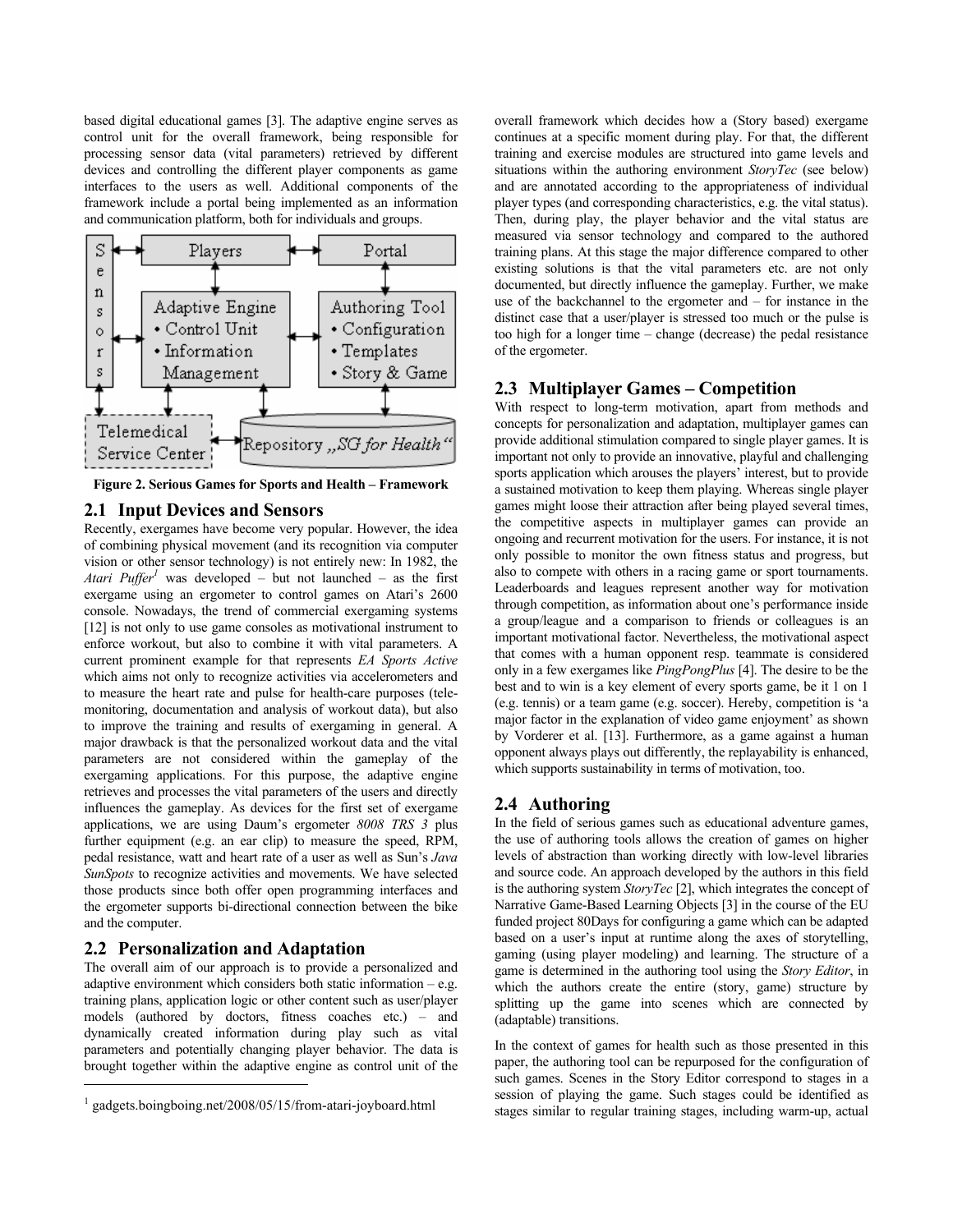exercising, and cool-down. Adaptation during gameplay could either be provided based directly on user input (by querying the user, for example whether he/she wants a low or high intensity workout) or automatically by adapting the game at runtime. As an example, based on values determined during the warm up, the system could automatically choose between a low-intensity version of the core exercise and a high-intensity version. An input parameter might be the user's heart rate combined with the intensity of the warm-up (e.g. the power setting of the ergometer). Figure 3 shows the StoryTec authoring environment with a configuration for the *Pigeon Hunt* game. The Story Editor in the lower left shows the structure of the game as described in the last paragraph – the dashed lines going out of the initial scene indicate a choice made by the game at run-time. Using the Property Editor in the lower right, users can configure properties of the selected training stage, for example the duration or the target heart rate.



**Figure 3. StoryTec Authoring Environment for SG for Health** 

## **3. DESCRIPTION OF THE EXERGAMES**

In the following a first of set exergames is described: *ErgoActive* is a set of mini games situated in the field of serious games for sports and health using an ergometer and directly integrating vital parameters of a player into gameplay, *SunSportsGo* uses accelerometers to recognize movement categories and intensity, *Y-Move* uses video recognition to recognize movements which are directly injected into the game to control the direction of a car.

## **3.1 ErgoActive**

The simplest example is using the physical activity of the user to control a film. This way, for instance the user can ride a leg on the Alps of the Tour de France on the Ergometer. Hereby, duration, intensity, and stress are kept track of and used for evaluation and adaptation of individual, playful training programs. In *Pidgeon Hunt*, the speed is used to control the flight level of a pigeon to collect letters. Here, the player gets a feel for speed. Of course - as with all games of ErgoActive - the stress level (speed, gear) can be configured according to the player's individual needs and vital condition. *Balance* is a mixture of a 'Shoot-Em-Up' game and a sport game, facilitating both endurance and coordination of the

player. A clown is balanced on a balloon by keeping the stress level (measured by the player's heart frequency) in a pre-defined range. Additionally, falling balloons have to be hit either with a mouse or with the Wii Mote.



**Figure 4.** *ErgoActive* **Exergames –** *Film* **and** *Pidgeon Hunt*

## **3.2 SunSports Go**

*SunSportGo* is a multiplayer game combining sports and gaming technology. Similar to biathlon, the player alternately runs or shoots at targets. The player can play either alone or against other players via split screen. Sun SPOT sensor nodes, which are fixed at the player's legs, are used to determine the player's movement (categories) such as standing, lying on the floor or stretching as well as the running speed. Depending on the speed, a video (route or lap of a racing game) is played faster or slower. Via the Sun SPOTs attached to each leg, the player data is transferred to the computer using the open IEEE802.15.4 standard. In order to win the game, the player has to both run and shoot at targets. For that, he/she aims at another Sun SPOT near the screen. Just like playing biathlon, the goal is to concentrate and keep the hand still for a few seconds despite the physical exertion. In order to increase the motivation, it is possible to compete with another player in a multiplayer game mode. For that, two additional Sensor Nodes are necessary for the second player. Then, the game runs in a split screen mode presenting the performance of both players.



**Figure 5.** *SunSportsGo* **– Workout and Concentration** 



**Figure 6.** *Y-Move* **(left) and** *SunSportsGo* **– Multiplayer (right)** 

## **3.3 Y-Move**

*Y-Move* is a multiplayer racing game which uses head-tracking technology as input. Similar to *EyeToy Kinetics*, the player can control a car by moving the head to the desired direction. The game